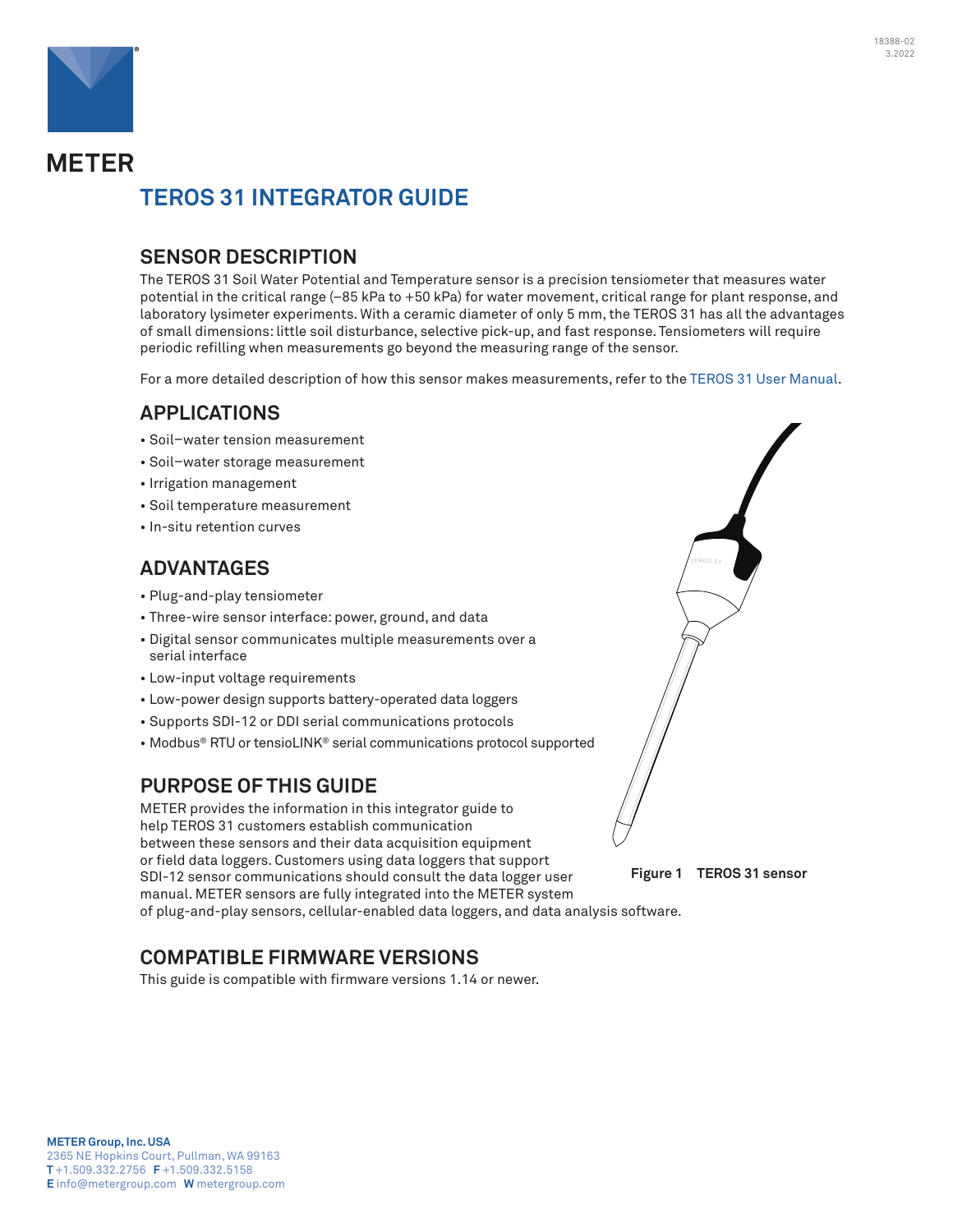## **SPECIFICATIONS**

### **MEASUREMENT SPECIFICATIONS**

| <b>Water Potential</b> |                                                                        |
|------------------------|------------------------------------------------------------------------|
| Range                  | $-85$ to $+50$ kPa<br>(up to $-150$ kPa during boiling<br>retardation) |
| Resolution             | $+0.0012$ kPa                                                          |
| Accuracy               | $+0.15$ kPa                                                            |
| <b>Temperature</b>     |                                                                        |
| Range                  | $-30$ to $+60$ °C                                                      |
| Resolution             | $+0.01$ °C                                                             |
| Accuracy               | $+0.5 °C$                                                              |
|                        | NOTE: If the sensor unit is not buried, measured temperature           |

| Cable Diameter                                        |
|-------------------------------------------------------|
| $\langle 3.0 \text{ mm } (\langle 0.12 \text{ in } )$ |
| <b>Connector Types</b>                                |
| 4-pin stereo plug connector                           |
| Stereo Plug Connector Diameter                        |
| $3.50 \text{ mm}$                                     |
| <b>Conductor Gauge</b>                                |

31 AWG drain wire

**Cable Length** 1.5 m

**may diverge from soil temperature.**

## **COMMUNICATION SPECIFICATIONS**

#### **Output**

DDI Serial SDI-12 communication protocol tensioLINK® communication protocol Modbus® RTU communication protocol

#### **Data Logger Compatibility**

METER ZL6 and EM60 data loggers or any data acquisition system capable of 3.6- to 28.0-VDC excitation and SDI-12, Modbus RTU, or tensioLINK communication.

### **PHYSICAL SPECIFICATIONS**

| <b>Dimensions</b>                  |                                                    |  |  |
|------------------------------------|----------------------------------------------------|--|--|
| Width                              | 23.5 mm (0.93 in)                                  |  |  |
| Depth                              | 17.5 mm (0.69 in)                                  |  |  |
| Height                             | 49.0 mm (1.93 in)                                  |  |  |
| <b>Shaft Diameter</b>              |                                                    |  |  |
| 5 mm (0.19 in)                     |                                                    |  |  |
| <b>Shaft Length</b>                |                                                    |  |  |
| 2, 5, 7, 10, 15, or 20 cm          |                                                    |  |  |
| <b>Operating Temperature Range</b> |                                                    |  |  |
| Minimum                            | 0 °C                                               |  |  |
| Maximum                            | 50 °C                                              |  |  |
| <b>Materials</b>                   |                                                    |  |  |
| Ceramic                            | $\mathrm{Al}_2\mathrm{O}_3$ , bubble point 500 kPa |  |  |
| Shaft                              | PMMA                                               |  |  |
| Sensor Unit                        | PMMA and TPE                                       |  |  |

## **ELECTRICAL AND TIMING CHARACTERISTICS**

| <b>Supply Voltage (VCC to GND)</b>        |           |  |  |
|-------------------------------------------|-----------|--|--|
| Minimum                                   | 3.6V      |  |  |
| Typical                                   | 12.0 V    |  |  |
| Maximum                                   | 28.0 V    |  |  |
| Digital Input Voltage (logic high)        |           |  |  |
| Minimum                                   | 1.6V      |  |  |
| Typical                                   | 3.3V      |  |  |
| Maximum                                   | 5.0V      |  |  |
| Digital Input Voltage (logic low)         |           |  |  |
| Minimum                                   | $-0.3V$   |  |  |
| Typical                                   | 0.0V      |  |  |
| Maximum                                   | 0.9V      |  |  |
| Digital Output Voltage (logic high)       |           |  |  |
| Minimum                                   | <b>NA</b> |  |  |
| Typical                                   | 3.6V      |  |  |
| Maximum                                   | <b>NA</b> |  |  |
| <b>Power Line Slew Rate</b>               |           |  |  |
| Minimum                                   | 1.0 V/ms  |  |  |
| Typical                                   | NА        |  |  |
| Maximum                                   | <b>NA</b> |  |  |
| <b>Current Drain (during measurement)</b> |           |  |  |
| Minimum                                   | 18.0 mA   |  |  |
| Typical                                   | 25.0 mA   |  |  |
| Maximum                                   | 30.0 mA   |  |  |
|                                           |           |  |  |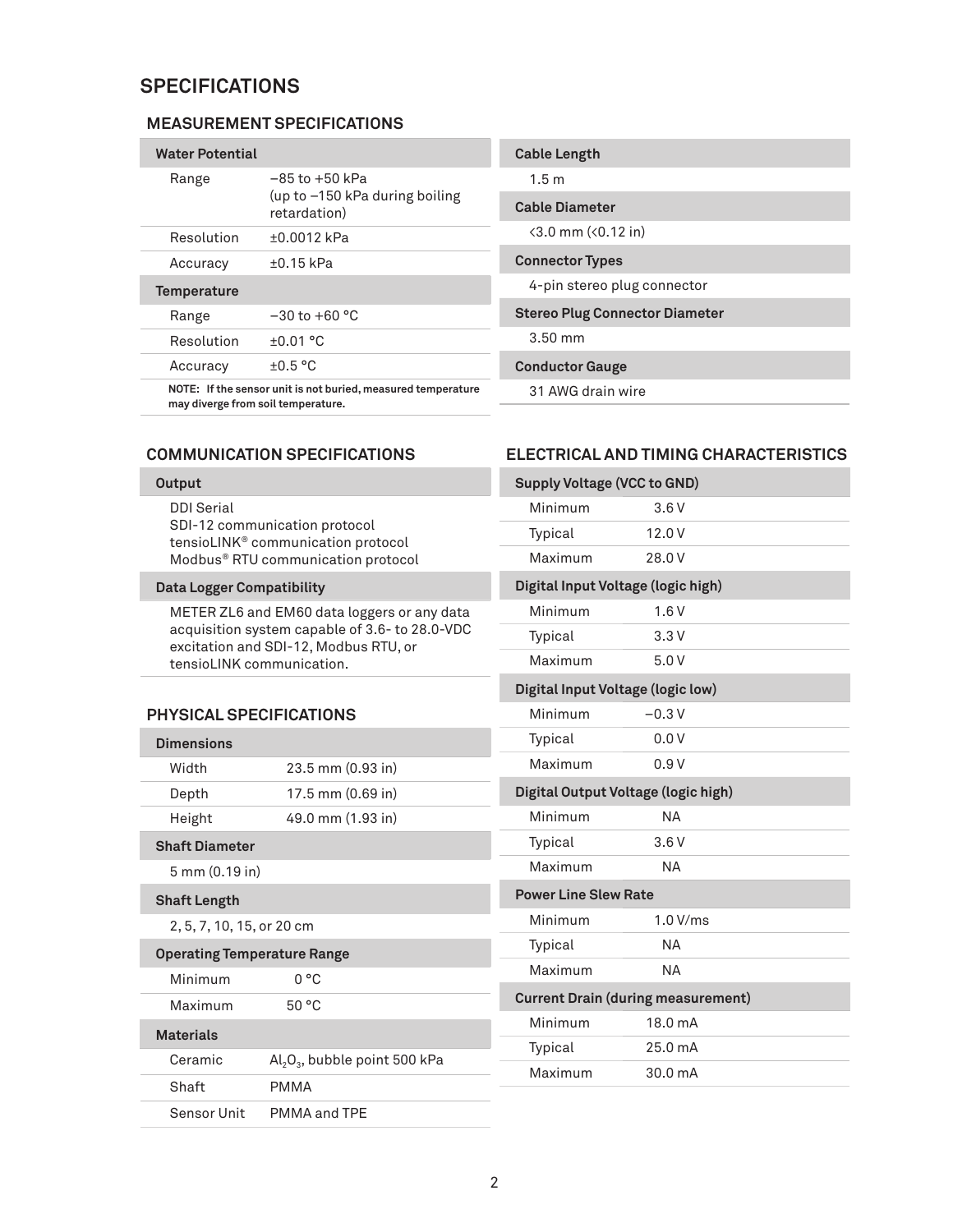| <b>Current Drain (while asleep)</b> |                   | Power Up Time (SDI-12, DDI Serial disabled) |                                  |
|-------------------------------------|-------------------|---------------------------------------------|----------------------------------|
| Minimum                             | $0.03 \text{ mA}$ | Minimum                                     | $125 \text{ ms}$                 |
| Typical                             | $0.05 \text{ mA}$ | Typical                                     | 130 ms                           |
| Maximum                             | $0.09 \text{ mA}$ | Maximum                                     | $150 \text{ ms}$                 |
| <b>Power Up Time (DDI Serial)</b>   |                   | <b>Measurement Duration</b>                 |                                  |
| Minimum                             | $125 \text{ ms}$  | Minimum                                     | 60 ms                            |
| Typical                             | 130 ms            | Typical                                     | 65 ms                            |
| Maximum                             | $150 \text{ ms}$  | Maximum                                     | 70 ms                            |
| Power Up Time (SDI-12)              |                   |                                             |                                  |
| Minimum                             | $125 \text{ ms}$  | <b>COMPLIANCE</b>                           |                                  |
| Typical                             | $130 \text{ ms}$  |                                             | Manufactured under ISO 9001:2015 |
| Maximum                             | $150 \text{ ms}$  |                                             | EM ISO/IEC 17050:2010 (CE Mark)  |

## **EQUIVALENT CIRCUIT AND CONNECTION TYPES**

Refer to [Figure 2](#page-2-0) and [Figure 3](#page-2-1) to connect the TEROS 31 to a data logger. [Figure 2](#page-2-0) provides a low-impedance variant of the recommended SDI-12 specification.



## **A** PRECAUTIONS

<span id="page-2-1"></span><span id="page-2-0"></span>METER sensors are built to the highest standards, but misuse, improper protection, or improper installation may damage the sensor and possibly void the warranty. Before integrating sensors into a sensor network, follow the recommended installation instructions and implement safeguards to protect the sensor from damaging interference.

#### **SURGE CONDITIONS**

Sensors have built-in circuitry that protects them against common surge conditions. Installations in lightning-prone areas, however, require special precautions, especially when sensors are connected to a well-grounded third-party logger.

Read the application note [Lightning surge and grounding practices](https://www.metergroup.com/environment/articles/lightning-surge-grounding-practices/) on the METER website for more information.

### **POWER AND GROUNDING**

Ensure there is sufficient power to simultaneously support the maximum sensor current drain for all the sensors on the bus. The sensor protection circuitry may be insufficient if the data logger is improperly powered or grounded. Refer to the data logger installation instructions. Improper grounding may affect the sensor output as well as sensor performance.

Read the application note [Lightning surge and grounding practices](https://www.metergroup.com/environment/articles/lightning-surge-grounding-practices/) on the METER website for more information.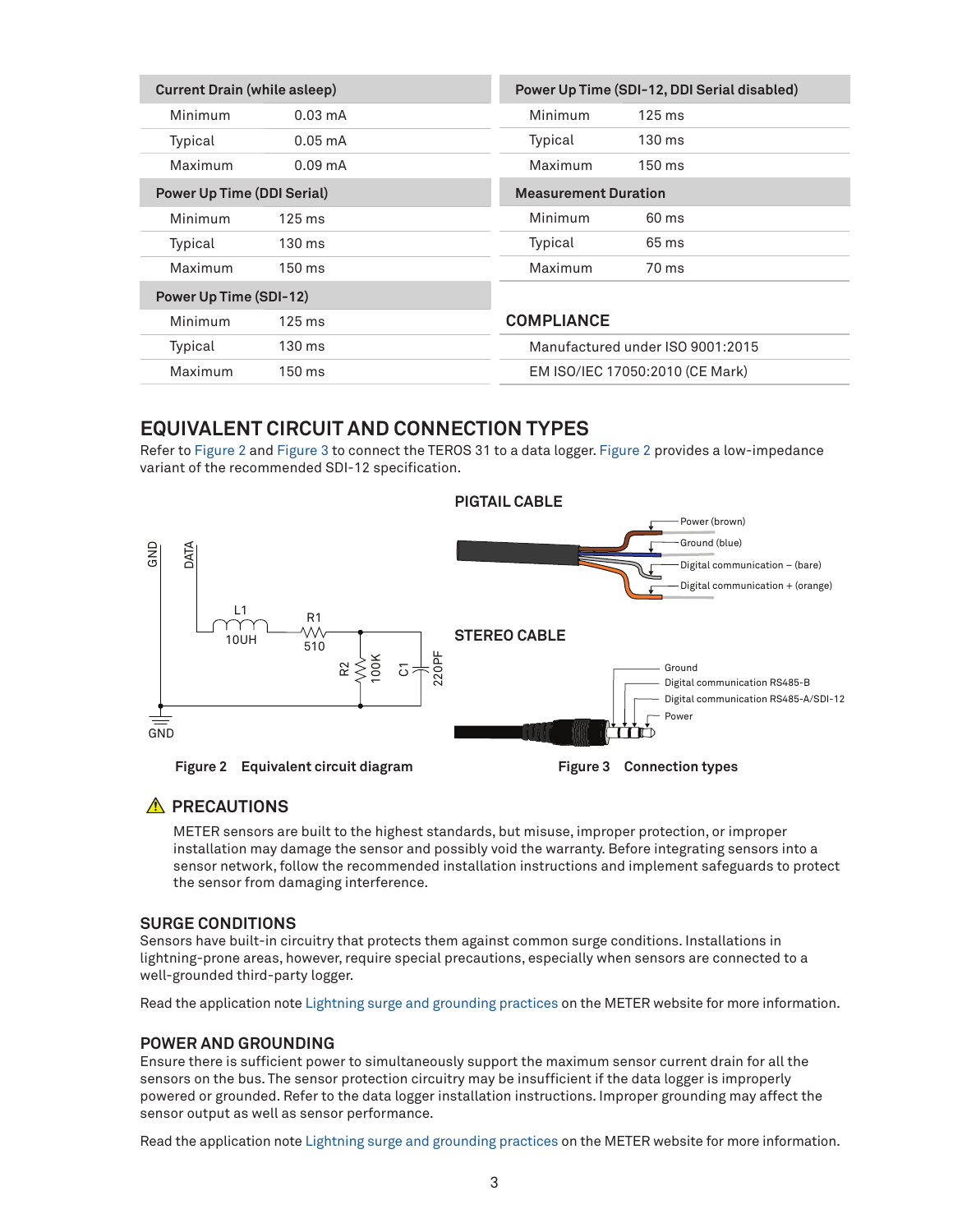## **CABLES**

Improperly protected cables can lead to severed cables or disconnected sensors. Cabling issues can be caused by many factors, including rodent damage, driving over sensor cables, tripping over the cable, not leaving enough cable slack during installation, or poor sensor wiring connections. To relieve strain on the connections and prevent loose cabling from being inadvertently snagged, gather and secure the cable travelling between the TEROS 31 and the data acquisition device to the mounting mast in one or more places. Install cables in conduit or plastic cladding when near the ground to avoid rodent damage. Tie excess cable to the data logger mast to ensure cable weight does not cause sensor to unplug.

## **SENSOR COMMUNICATIONS**

METER digital sensors feature a serial interface with shared receive and transmit signals for communicating sensor measurements on the data wire [\(Figure 3](#page-2-1)). The sensor supports four different protocols: SDI-12 and DDI serial one-wire, as well as tensioLINK and Modbus over RS-485 two-wire. The sensor automatically detects the interface and protocol which is being used. Each protocol has implementation advantages and challenges. Please contact [Customer Support](#page-11-0) if the protocol choice for the desired application is not obvious.

### **SDI-12 INTRODUCTION**

SDI-12 is a standards-based protocol for interfacing sensors to data loggers and data acquisition equipment. Multiple sensors with unique addresses can share a common 3-wire bus (power, ground, and data). Two-way communication between the sensor and logger is possible by sharing the data line for transmit and receive as defined by the standard. Sensor measurements are triggered by protocol command. The SDI-12 protocol requires a unique alphanumeric sensor address for each sensor on the bus so that a data logger can send commands to and receive readings from specific sensors.

Download the [SDI-12 Specification v1.3](https://sdi-12.org/archives_folder/SDI-12_version1_3%20January%2028,%202016.pdf) to learn more about the SDI-12 protocol.

### **DDI SERIAL INTRODUCTION**

The DDI serial protocol is the method used by the METER data loggers for collecting data from the sensor. This protocol uses the data line configured to transmit data from the sensor to the receiver only (simplex). Typically, the receive side is a microprocessor UART or a general-purpose I/O pin using a bitbang method to receive data. Sensor measurements are triggered by applying power to the sensor.

#### **TENSIOLINK RS485 INTRODUCTION**

The tensioLINK RS485 protocol is a robust bus connection to connect multiple devices to one bus. It is capable of using very long cable distances under harsh environments. tensioLINK is a proprietary protocol that communicates over the RS485 interface and is used to read data and configure features of the device. It is fast and reliable. METER provides a PC-USB serial interface to communicate directly with the sensor and read data. Please contact [Customer Support](#page-11-0) for more information.

#### **MODBUS RTU RS485 INTRODUCTION**

The Modbus RTU RS485 protocol is a very common protocol used by PLCs or data loggers to communicate with devices. For more information about the implementation of Modbus RTU in the TEROS 31, please contact [Customer Support](#page-11-0).

## **INTERFACING THE SENSOR TO A COMPUTER**

The serial signals and protocols supported by the sensor require some type of interface hardware to be compatible with the serial port found on most computers (or USB-to-serial adapters). There are several SDI-12 interface adapters available in the marketplace; however, METER has not tested any of these interfaces and cannot make a recommendation as to which adapters work with METER sensors. METER data loggers and the ZSC handheld device can operate as a computer-to-sensor interface for making on-demand sensor measurements.

TEROS 31 can also be configured and measured via tensioLINK using METER software tensioVIEW. To connect a TEROS 31 to a computer a tensioLINK USB converter and a suitable adapter cable is necessary. For more information, please contact [Customer Support](#page-11-0).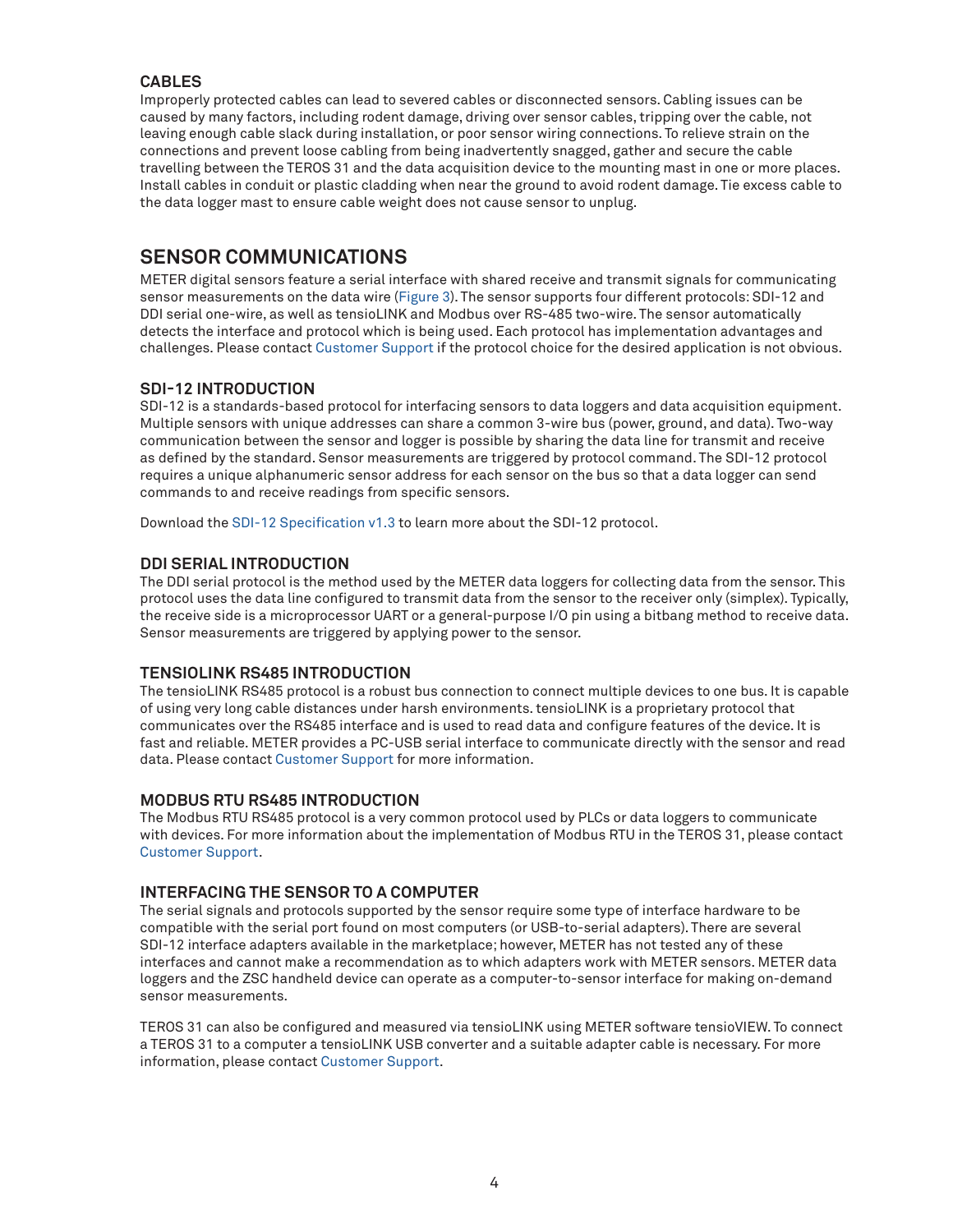## <span id="page-4-3"></span>**METER SDI-12 IMPLEMENTATION**

METER sensors use a low-impedance variant of the SDI-12 standard sensor circuit [\(Figure 2\)](#page-2-0). During the power-up time, sensors output some sensor diagnostic information and should not be communicated with until the power-up time has passed. After the power up time, the sensors are fully compatible with all commands listed in the [SDI-12 Specification v1.3](https://sdi-12.org/archives_folder/SDI-12_version1_3%20January%2028,%202016.pdf) except for the continuous measurement commands (aR0–aR9 and aRC0–aRC9). M, R, and C command implementations are found on pages [7](#page-6-0)–[8](#page-7-0).

Out of the factory, all METER sensors start with SDI-12 address 0 and print out the DDI serial startup string during the power-up time. This can be interpreted by non-METER SDI-12 sensors as a pseudo-break condition followed by a random series of bits.

The TEROS 31 will omit the DDI serial startup string when the SDI-12 address is nonzero. Changing the address to a nonzero address is recommended for this reason.

#### **SENSOR BUS CONSIDERATIONS**

SDI-12 sensor buses require regular checking, sensor upkeep, and sensor troubleshooting. If one sensor goes down, that may take down the whole bus even if the remaining sensors are functioning normally. Power cycling the SDI-12 bus when a sensor is failing is acceptable, but METER does not recommend scheduling power cycling events on an SDI-12 bus more than once or twice per day. Many factors influence the effectiveness of the bus configuration. Visit [metergroup.com](http://www.metergroup.com) for articles and virtual seminars containing more information.

## **SDI-12 CONFIGURATION**

[Table 1](#page-4-0) lists the SDI-12 communication configuration.

|                    | ັ                     |
|--------------------|-----------------------|
| <b>Baud Rate</b>   | 1,200                 |
| <b>Start Bits</b>  | 1                     |
| Data Bits          | 7 (LSB first)         |
| <b>Parity Bits</b> | $1$ (even)            |
| <b>Stop Bits</b>   | 1                     |
| Logic              | Inverted (active low) |

<span id="page-4-0"></span>**Table 1 SDI-12 communication configuration**

#### **SDI-12 TIMING**

All SDI-12 commands and responses must adhere to the format in [Figure 4](#page-4-1) on the data line. Both the command and response are preceded by an address and terminated by a carriage return and line feed combination (<CR><LF>) and follow the timing shown in [Figure 5](#page-4-2).



<span id="page-4-2"></span><span id="page-4-1"></span>**Figure 5 Example data logger and sensor communication**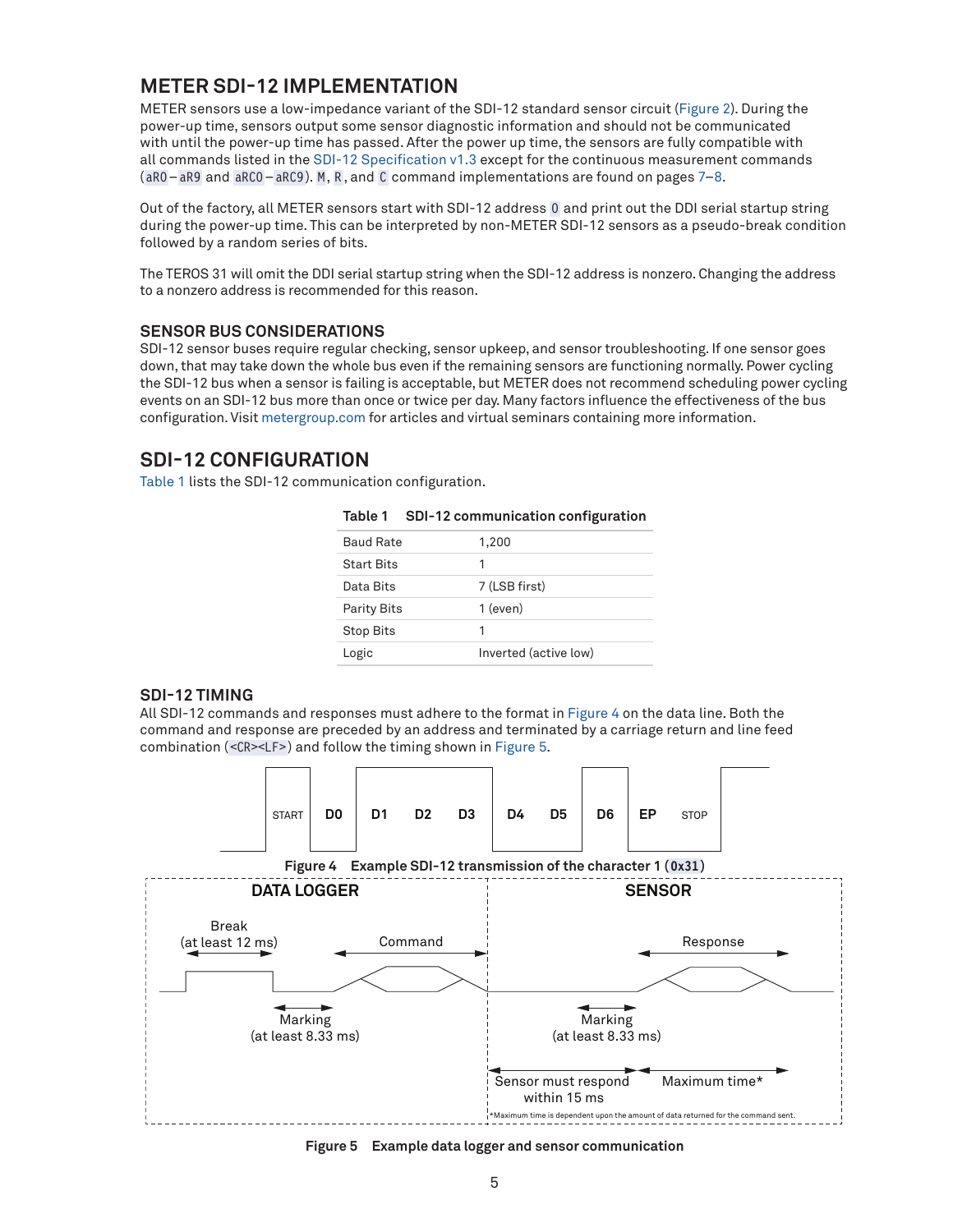### **COMMON SDI-12 COMMANDS**

This section includes tables of common SDI-12 commands that are often used in an SDI-12 system and the corresponding responses from METER sensors.

### **IDENTIFICATION COMMAND (aI!)**

**Example 1 1I!**113METER␣␣␣TER31␣

The Identification command can be used to obtain a variety of detailed information about the connected sensor. An example of the command and response is shown in [Example 1](#page-5-0), where the command is in **bold** and the response follows the command.

<span id="page-5-0"></span>

| Parameter             | <b>Fixed</b><br>Character<br>Length | <b>Description</b>                                                                                                               |
|-----------------------|-------------------------------------|----------------------------------------------------------------------------------------------------------------------------------|
| 11!                   | 3                                   | Data logger command.<br>Request to the sensor for information from sensor address 1.                                             |
| $\mathbf{1}$          | 1                                   | Sensor address.<br>Prepended on all responses, this indicates which sensor on the bus is returning<br>the following information. |
| 13                    | 2                                   | Indicates that the target sensor supports SDI-12 Specification v1.3.                                                             |
| $METER$ $\Box$ $\Box$ | 8                                   | Vendor identification string.<br>(METER and three spaces $\Box$ or all METER sensors)                                            |
| TER31                 | 6                                   | Sensor model string.<br>This string is specific to the sensor type.<br>For the TEROS 31, the string is TER31.                    |
| 100                   | 3                                   | Sensor version.<br>This number divided by 100 is the METER sensor version<br>(e.g., 100 is version 1.00).                        |
| T31-00001             | $\leq 13$<br>variable               | Sensor serial number.<br>This is a variable length field. It may be omitted for older sensors.                                   |

### **CHANGE ADDRESS COMMAND (aAB!)**

The Change Address command is used to change the sensor address to a new address. All other commands support the wildcard character as the target sensor address except for this command. All METER sensors have a default address of 0 (zero) out of the factory. Supported addresses are alphanumeric (i.e., a-z, A-Z, and 0-9). An example output from a METER sensor is shown in [Example 2](#page-5-1), where the command is in **bold** and the response follows the command.

#### **Example 2 1A0!**0

<span id="page-5-1"></span>

| Parameter | <b>Fixed</b><br><b>Character</b><br>Length | <b>Description</b>                                                                                      |
|-----------|--------------------------------------------|---------------------------------------------------------------------------------------------------------|
| 1A0!      | 4                                          | Data logger command.<br>Request to the sensor to change its address from 1 to a new address of 0.       |
| $\bf 0$   |                                            | New sensor address.<br>For all subsequent commands, this new address will be used by the target sensor. |

#### **ADDRESS QUERY COMMAND (?!)**

While disconnected from a bus, the Address Query command can be used to determine which sensors are currently being communicated with. Sending this command over a bus will cause a bus contention where all the sensors will respond simultaneously and corrupt the data line. This command is helpful when trying to isolate a failed sensor. [Example 3](#page-6-1) shows an example of the command and response, where the command is in **bold** and the response follows the command. The question mark (?) is a wildcard character that can be used in place of the address with any command except the Change Address command.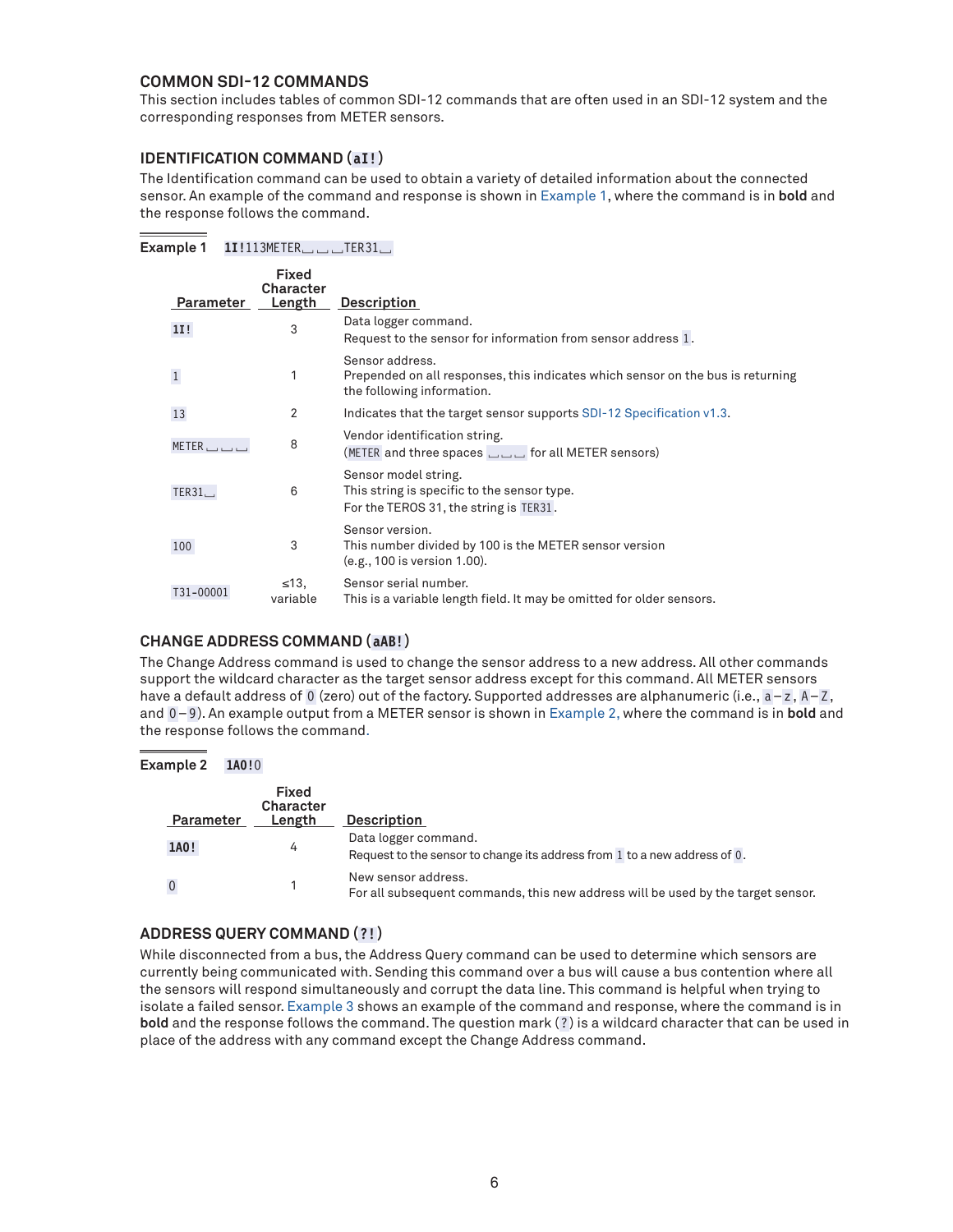#### **Example 3 ?!**0

<span id="page-6-1"></span>

| Parameter | Fixed<br>Character<br>Length | <b>Description</b>                                                                         |
|-----------|------------------------------|--------------------------------------------------------------------------------------------|
| ?!        |                              | Data logger command.<br>Request for a response from any sensor listening on the data line. |
|           |                              | Sensor address.<br>Returns the sensor address to the currently connected sensor.           |

#### **COMMAND IMPLEMENTATION**

The following tables list the relevant Measurement (M), Continuous (R), and Concurrent (C) commands and subsequent Data (D) commands, when necessary.

#### <span id="page-6-0"></span>**MEASUREMENT COMMANDS IMPLEMENTATION**

Measurement (M) commands are sent to a single sensor on the SDI-12 bus and require that subsequent Data (D ) commands are sent to that sensor to retrieve the sensor output data before initiating communication with another sensor on the bus.

Please refer to [Table 2](#page-6-2) and for an explanation of the command sequence and to [Table 5](#page-7-1) for an explanation of response parameters.

| Command               | <b>Response</b>                                               |
|-----------------------|---------------------------------------------------------------|
|                       | This command reports average, accumulated, or maximum values. |
| aM!                   | atttn                                                         |
| $a$ <sub>D</sub> $0!$ | a± <press>±<temp>+<status></status></temp></press>            |

<span id="page-6-2"></span>**Table 2 aM! command sequence**

#### **NOTE: The measurement and corresponding data commands are intended to be used back to back. After a measurement command is processed by the sensor, a service request a <CR><LF> is sent from the sensor signaling the measurement is ready. Either wait until ttt seconds have passed or wait until the service request is received before sending the data commands. See the [SDI-12 Specifications v1.3](https://sdi-12.org/archives_folder/SDI-12_version1_3%20January%2028,%202016.pdf) document for more information.**

## **CONCURRENT MEASUREMENT COMMANDS IMPLEMENTATION**

Concurrent Measurement (C) commands are typically used with sensors connected to a bus. C commands for this sensor deviate from the standard C command implementation. First, send the C command, wait the specified amount of time detailed in the C command response, and then use D commands to read its response prior to communicating with another sensor.

Please refer to [Table 3](#page-6-3) for an explanation of the command sequence and to [Table 5](#page-7-1) for an explanation of response parameters.

| Command | Response                                           |
|---------|----------------------------------------------------|
|         | This command reports instantaneous values.         |
| aC!     | atttnn                                             |
| aD0!    | a± <press>±<temp>+<status></status></temp></press> |

#### <span id="page-6-3"></span>**Table 3 aC! measurement command sequence**

**NOTE: Please see the [SDI-12 Specifications v1.3](https://sdi-12.org/archives_folder/SDI-12_version1_3%20January%2028,%202016.pdf) document for more information.**

### **CONTINUOUS MEASUREMENT COMMANDS IMPLEMENTATION**

Continuous Measurement (R) commands trigger a sensor measurement and return the data automatically after the readings are completed without needing to send a D command.

aR0! returns more characters in its response than the 75-character limitation called out in the [SDI-12 Specification v1.3](https://sdi-12.org/archives_folder/SDI-12_version1_3%20January%2028,%202016.pdf). It is recommended to use a buffer that can store at least 116 characters.

Please refer to [Table 4](#page-7-2) for an explanation of the command sequence and see [Table 5](#page-7-1) for an explanation of response parameters.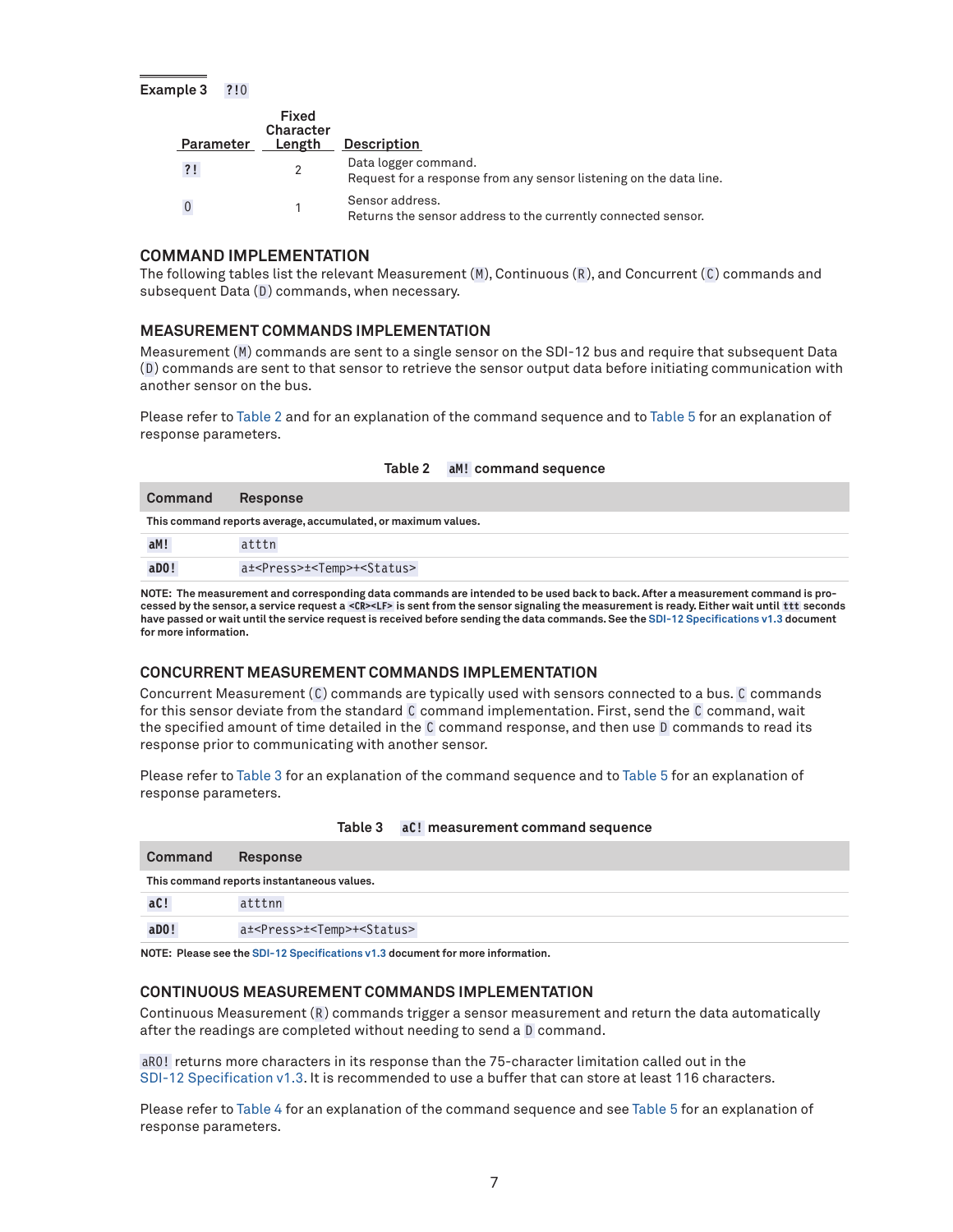#### <span id="page-7-2"></span>**Table 4 aR0! measurement command sequence**

| Command | Response                                                      |
|---------|---------------------------------------------------------------|
|         | This command reports average, accumulated, or maximum values. |
| aR0!    | a± <press>±<temp>+<status></status></temp></press>            |

**NOTE: This command does not adhere to the SDI-12 response timing. See [METER SDI-12 Implementation](#page-4-3) for more information.**

#### <span id="page-7-0"></span>**PARAMETERS**

[Table 5](#page-7-1) lists the parameters, unit measurement, and a description of the parameters returned in command responses for TEROS 31.

| <b>Parameter</b>          | Unit | <b>Description</b>                                                          |
|---------------------------|------|-----------------------------------------------------------------------------|
| $\pm$                     |      | Positive or negative sign denoting sign of the next value                   |
| $\mathsf a$               |      | SDI-12 address                                                              |
| $\overline{\mathsf{n}}$   |      | Number of measurements (fixed width of 1)                                   |
| nn                        |      | Number of measurements with leading zero if necessary (fixed width of 2)    |
| ttt                       | S    | Maximum time measurement will take (fixed width of 3)                       |
| $<$ TAB $>$               |      | Tab character                                                               |
| $<$ CR $>$                |      | Carriage return character                                                   |
| $<$ LF $>$                |      | Line feed character                                                         |
| <sensortype></sensortype> |      | ASCII character denoting the sensor type<br>For TEROS 31, the character is: |
| <checksum></checksum>     |      | METER serial checksum                                                       |
| $<$ CRC $>$               |      | METER 6-bit CRC                                                             |

<span id="page-7-1"></span>

## **DDI SERIAL COMMUNICATION**

The DDI serial communications protocol is ideal for systems that have dedicated serial signaling lines for each sensor or use a multiplexer to handle multiple sensors. The serial communications are compatible with many TTL serial implementations that support active-high logic levels using 0- to 3.6-V signal levels. When the sensor is first powered, it automatically makes measurements of the integrated transducers then outputs a response over the data line. Systems using this protocol control the sensor excitation to initiate data transfers from the sensor. This protocol is subject to change as METER improves and expands the line of digital sensors and data loggers.

The TEROS 31 will omit the DDI serial startup string when the SDI-12 address is nonzero.

**NOTE: Out of the factory, all METER sensors start with SDI-12 address 0 and print out the startup string when power cycled.**

#### **DDI SERIAL TIMING**

[Table 6](#page-7-3) lists the DDI serial communication configuration.

| ιαυισ υ            | <u>DDI SENAI COMMINIQUICATION COMMIS</u> UNGLION |
|--------------------|--------------------------------------------------|
| <b>Baud Rate</b>   | 1,200                                            |
| <b>Start Bits</b>  |                                                  |
| Data Bits          | 8 (LSB first)                                    |
| <b>Parity Bits</b> | $0$ (none)                                       |
| <b>Stop Bits</b>   |                                                  |
| Logic              | Standard (active high)                           |

#### <span id="page-7-3"></span>**Table 6 DDI serial communication configuration**

At power up, the sensor will pull the data line high within 100 ms to indicate that the sensor is taking a reading ([Figure 6\)](#page-8-0). When the reading is complete, the sensor begins sending the serial signal out the data line adhering to the format shown in [Figure 7.](#page-8-1) Once the data is transmitted, the sensor goes into SDI-12 communication mode. To get another serial signal, the sensor must be power cycled.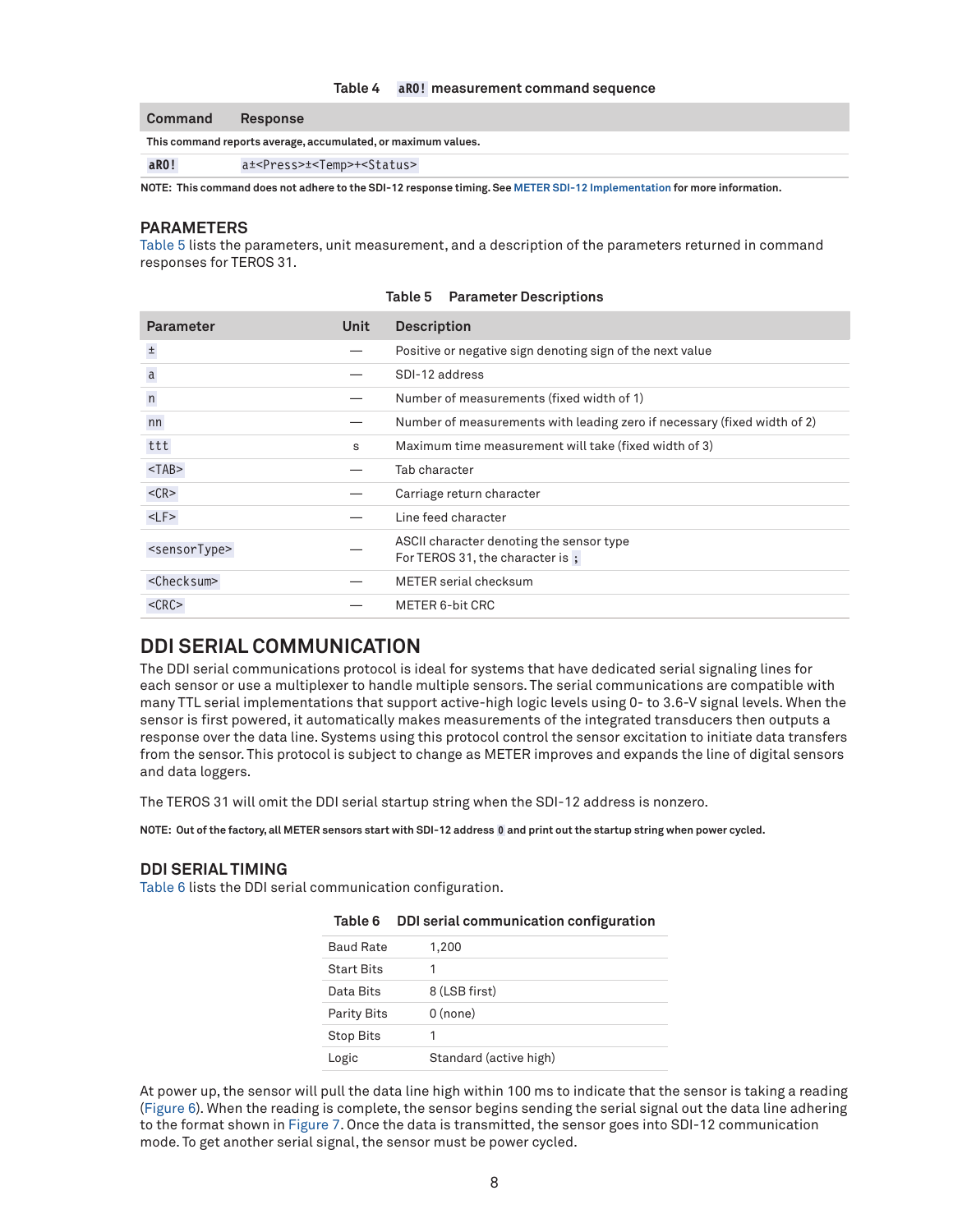**NOTE: Sometimes the signaling from the sensor can confuse typical microprocessor UARTs. The sensor holds the data line low while taking measurements. The sensor raises the line high to signal the logger that it will send a measurement. Then the sensor may take some additional measurements before starting to clock out the first data byte starting with a typical start bit (low). Once the first start bit is sent, typical serial timing is valid; however, the signal transitions before this point are not serial signaling and may be misinterpreted by the UART.**



#### **DDI SERIAL RESPONSE**

[Table 7](#page-8-2) details the DDI serial response.

<span id="page-8-2"></span><span id="page-8-1"></span><span id="page-8-0"></span>**Table 7 DDI serial response**

| Command<br>Response                                                                                                                             |
|-------------------------------------------------------------------------------------------------------------------------------------------------|
| <tab><press> <temp> <metabitfield><cr><sensortype><checksum><crc><br/>NA</crc></checksum></sensortype></cr></metabitfield></temp></press></tab> |

**NOTE: There is no actual command. The response is returned automatically upon power up.** 

#### **DDI SERIAL CHECKSUM**

These checksums are used in the DDI serial response. The legacy checksum is computed from the start of the transmission to the sensor identification character, excluding the sensor address.

Example input is **<TAB>0<CR>]M** and the resulting checksum output is **x**.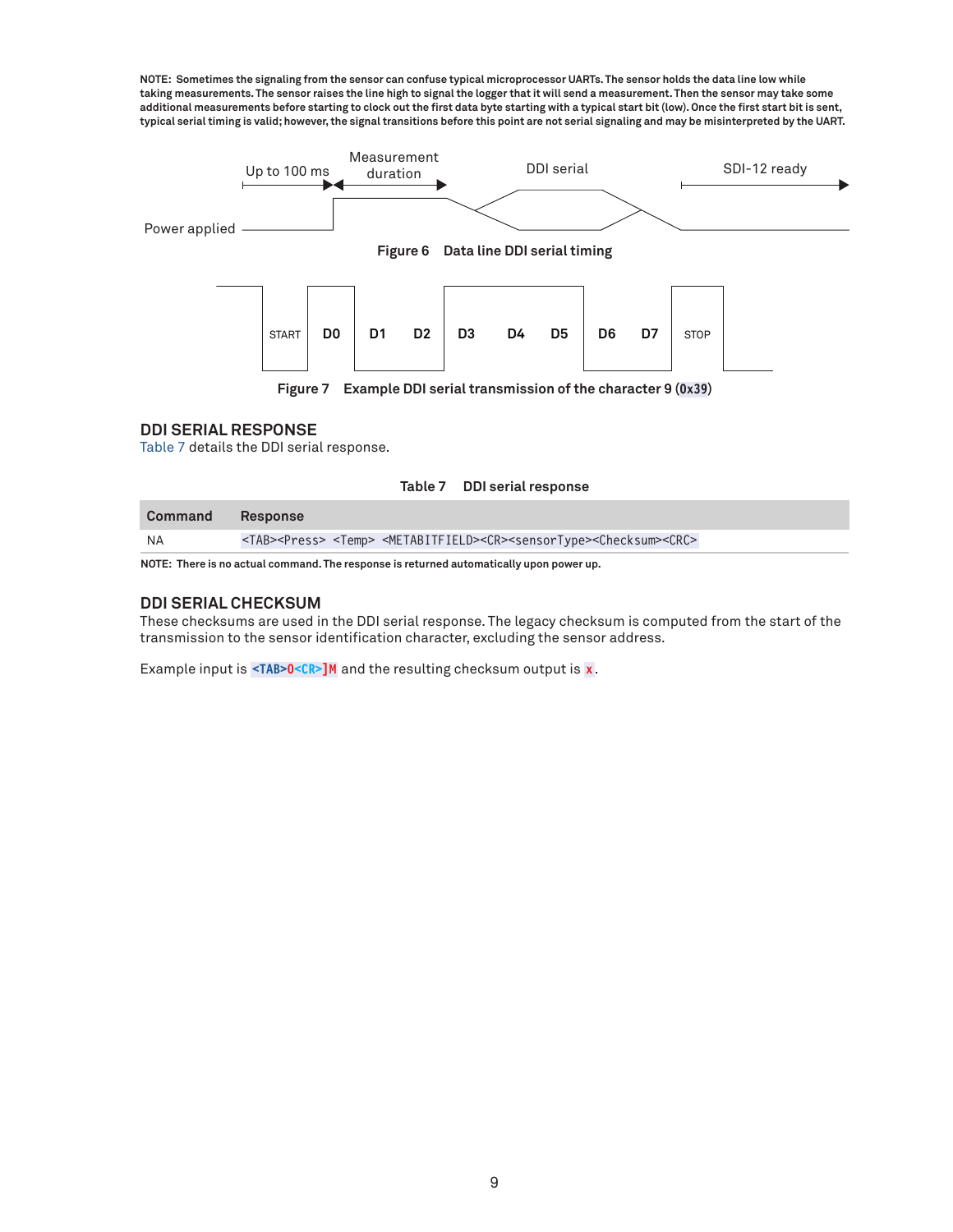```
uint8_t LegacyChecksum(const char * response)
{ 
     uint16_t length;
     uint16_t i;
     uint16_t sum = 0;
     // Finding the length of the response string
     length = strlen(response);
     // Adding characters in the response together
    for(i = 0; i < length; i++) {
         sum += response[i];
        if(response[i] == '\r' {
             // Found the beginning of the metadata section of the response
             break;
         }
     }
     // Include the sensor type into the checksum
     sum += response[++i];
     // Convert checksum to a printable character
     sum = sum % 64 + 32;
     return sum;
}
```
The more robust CRC6 utilizes the CRC-6-CDMA2000-A polynomial with the value 48 added to the results to make this a printable character and is computed from the start of the transmission to the legacy checksum character, excluding the sensor address.

CRC6 checksum example input is **<TAB>1.222 23.4 92.81<CR>{/6** and the resulting checksum output is **x**.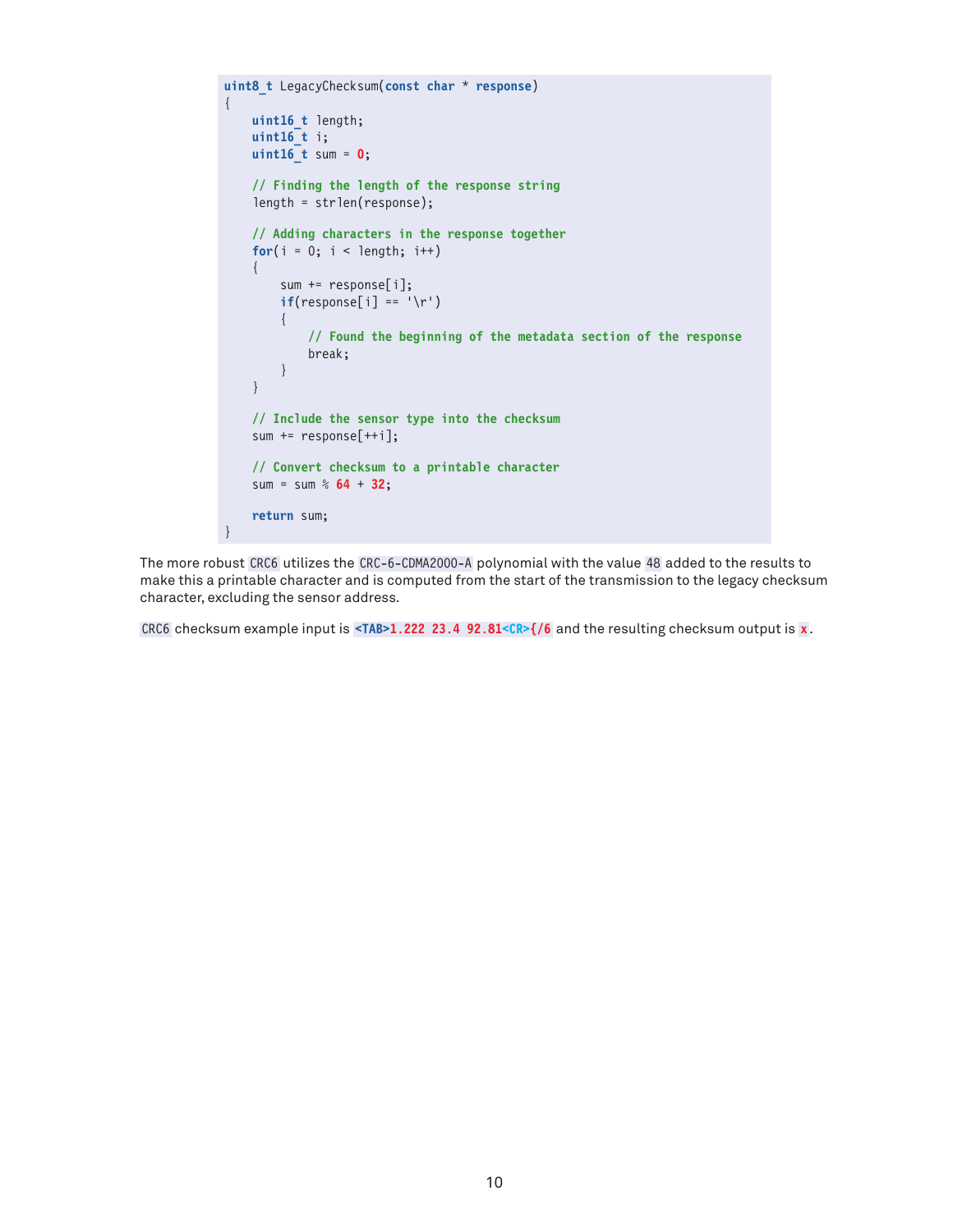```
uint8_t CRC6_Offset(const char *buffer)
     uint16_t byte;
     uint16_t i;
     uint16_t bytes;
      uint8_t bit;
     uint8_t crc = 0xfc; // Set upper 6 bits to 1's
      // Calculate total message length—updated once the metadata section is found
     bytes = strlen(buffer);
      // Loop through all the bytes in the buffer
     for(byte = 0; byte < bytes; byte++)
      {
          // Get the next byte in the buffer and XOR it with the crc
         crc \text{c} = buffer[byte];
          // Loop through all the bits in the current byte
         for(bit = 8; bit > 0; bit--)
          {
               // If the uppermost bit is a 1...
               if(crc & 0x80)
\{ // Shift to the next bit and XOR it with a polynomial
                    crc = (crc << 1) ^ 0x9c;
 }
               else
{ } } } } } } { } } } } { } } } } { } } } } { } } } } { } } } } { } } } } { } } } } { } } } } { } } } } { } } } } { } } } } { } } } } { } } } } { } } } } { } } } } { } } } } { } } } } { } } } } { } } } } { } } } } { } } } 
                    // Shift to the next bit
              \{ \text{crc} = \text{crc} \ll 1; \} }
          }
         if(buffer[byte] == '\r') {
               // Found the beginning of the metadata section of the response
               // both sensor type and legacy checksum are part of the crc6
               // this requires only two more iterations of the loop so reset
               // "bytes"
               // bytes is incremented at the beginning of the loop, so 3 is added
              bytes = byte + 3;
          }
     }
     // Shift upper 6 bits down for crc
     crc = (crc >> 2);
     // Add 48 to shift crc to printable character avoiding \r \n and !
     return (crc + 48);
```
{

}